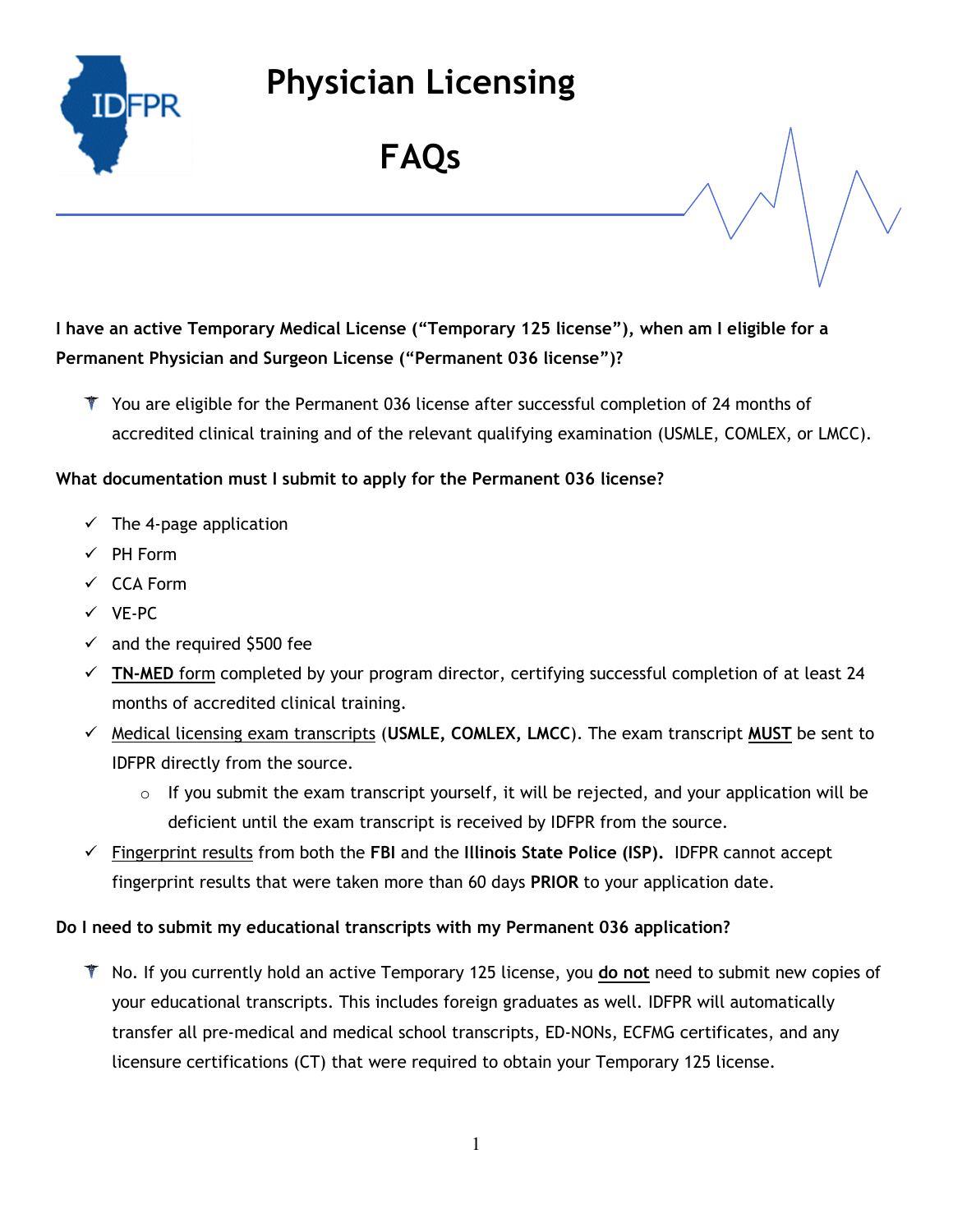

### FAQs

If I answer YES to one or more of the questions on the Personal History (PH) CCA form, or application, but it was addressed during my Temporary 125 licensure, do I have to resubmit those documents?

 $\mathbb T$  If the positive responses were previously addressed and approved by the Department and NOTHING has changed, you must mark the correct responses on your Permanent 036 license application and provide a signed statement explaining the positive response. You will not be required to resubmit your documentation.

#### Which application is faster, on-line or paper? Does it matter which one I choose?

- $\mathbb T$  The on-line application process is faster by approximately 3 weeks than mailing in a paper application.
	- $\circ$  You cannot apply on-line, if you do not possess a social security number.
- T Double-check that your social security number is correct. Your licenses will not link together (125s) or 336 controlled substances) if your social security number is off by one digit.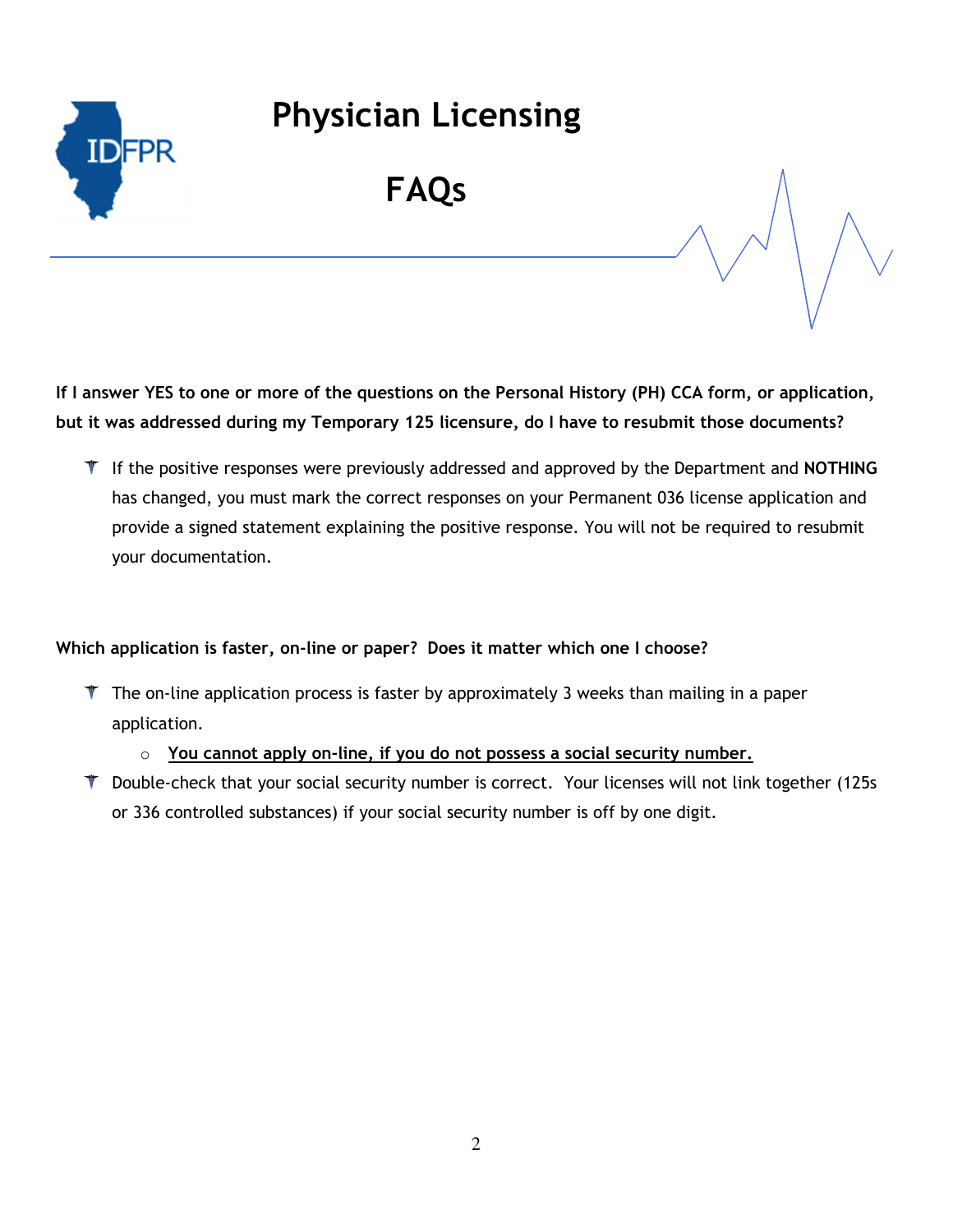

FAQs

#### Do I need to submit a Certification of Licensure (CT)??

- $\bar{\mathbf{I}}$  If you currently hold an active Temporary 125 license, you are not required to submit a CT.
- $\mathbb T$  If you are applying for a Permanent 036 license by endorsement (other than Illinois) you are required to submit licensure certification from:
	- $\circ$  Original Jurisdiction This would be the state or country where you were originally licensed. Temporary, training, or limited licenses are not considered original licensure by the State of Illinois, and CTs are not required.
	- $\circ$  Current Jurisdiction Where you are currently and actively practicing medicine. If you hold active licenses from numerous states (like Telemedicine or Locums) choose the state where you reside (and/or actively practice). If you do not practice in the state that you designate as your home address on your application, please submit clarification when applying. This will avoid potential confusion and possible delays caused by unnecessary deficiencies.
	- $\circ$  Remember: All license CTs MUST be received directly from the primary source. If the certification is addressed from you, the applicant, either uploaded on-line or mailed to IDFPR, it will be rejected. The current exceptions are for INDIANA and KENTUCKY. Those states only provide certification to the applicant, so it is permissible to upload or mail the verification that the applicant accesses through the state licensing website.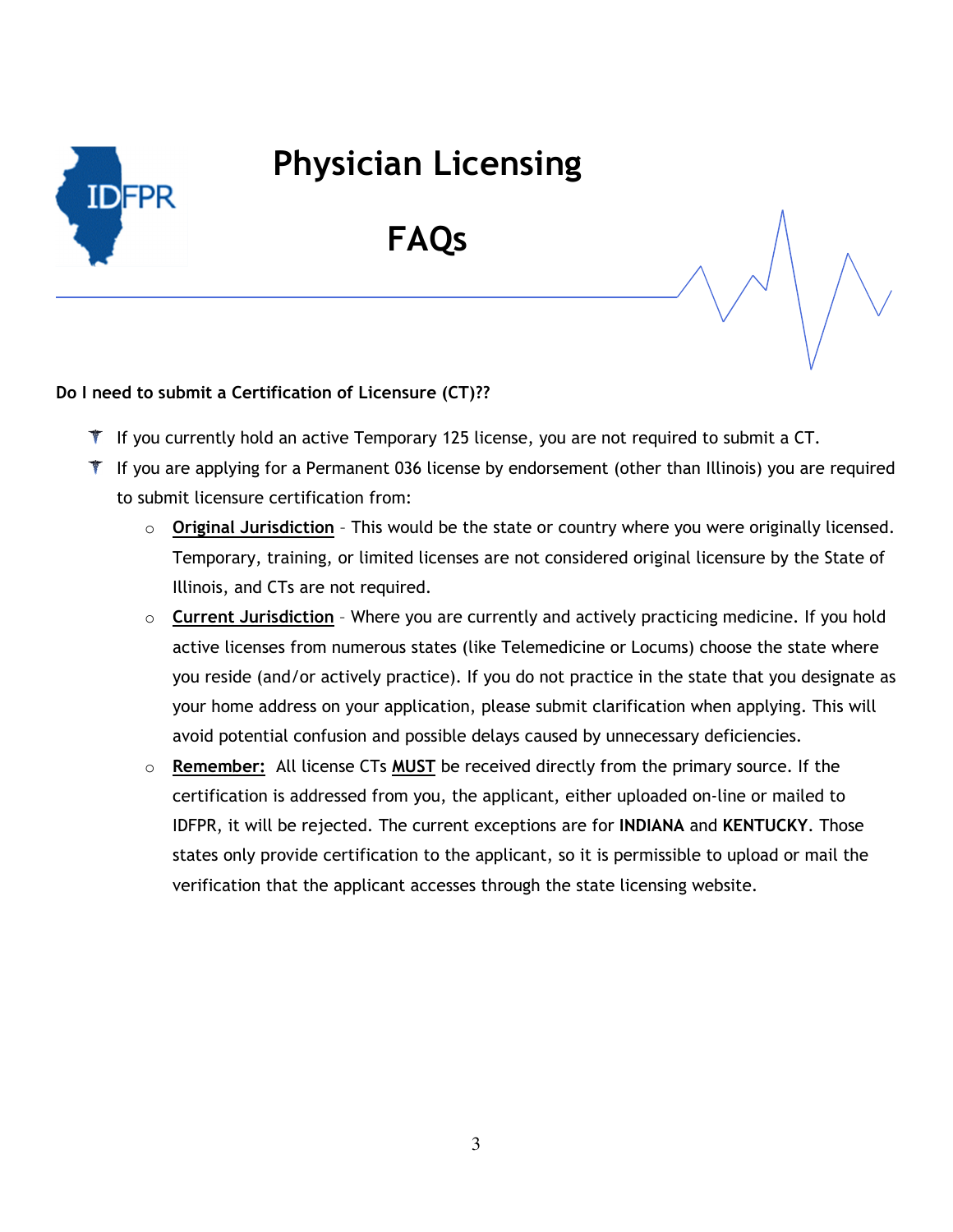

FAQs

#### I have an FCVS profile, does that cover all of the requirements?

- T Unfortunately, it does not. We have direct access to the FCVS database, and that credentialing service is considered primary source verification for the following:
	- o Medical education (school transcripts and translations, if applicable)
	- o Applicant identity
	- o ECFMG certification (if applicable)
	- o Post Graduate Training (fulfills TN-MED requirement)
	- o Exam results
	- o Board certifications
	- o Licensure history (NOT CERTIFICATIONS)
	- o Board action history
- FCVS does not verify:
	- o Pre-Medical transcripts
	- o Work History (VE-PC form)
	- o Licensure Certifications
	- o Certification of Non-LCME Accredited Medical College (ED-NON form)

### Why does it take so long to correct a deficiency? I uploaded the required document the next day, but it still took several weeks before it was reviewed again.

 $\mathbb T$  Previously, deficient documents had been processed, in the order they were received. This meant that deficient applications would be re-processed in another 4 – 6 weeks. Moving forward, once the Medical License Processing Unit completes the temporary licensure rush (approximately July 1), IDFPR will begin processing deficient documents/applications as they are received (daily). This will significantly decrease the processing time of deficient applications.